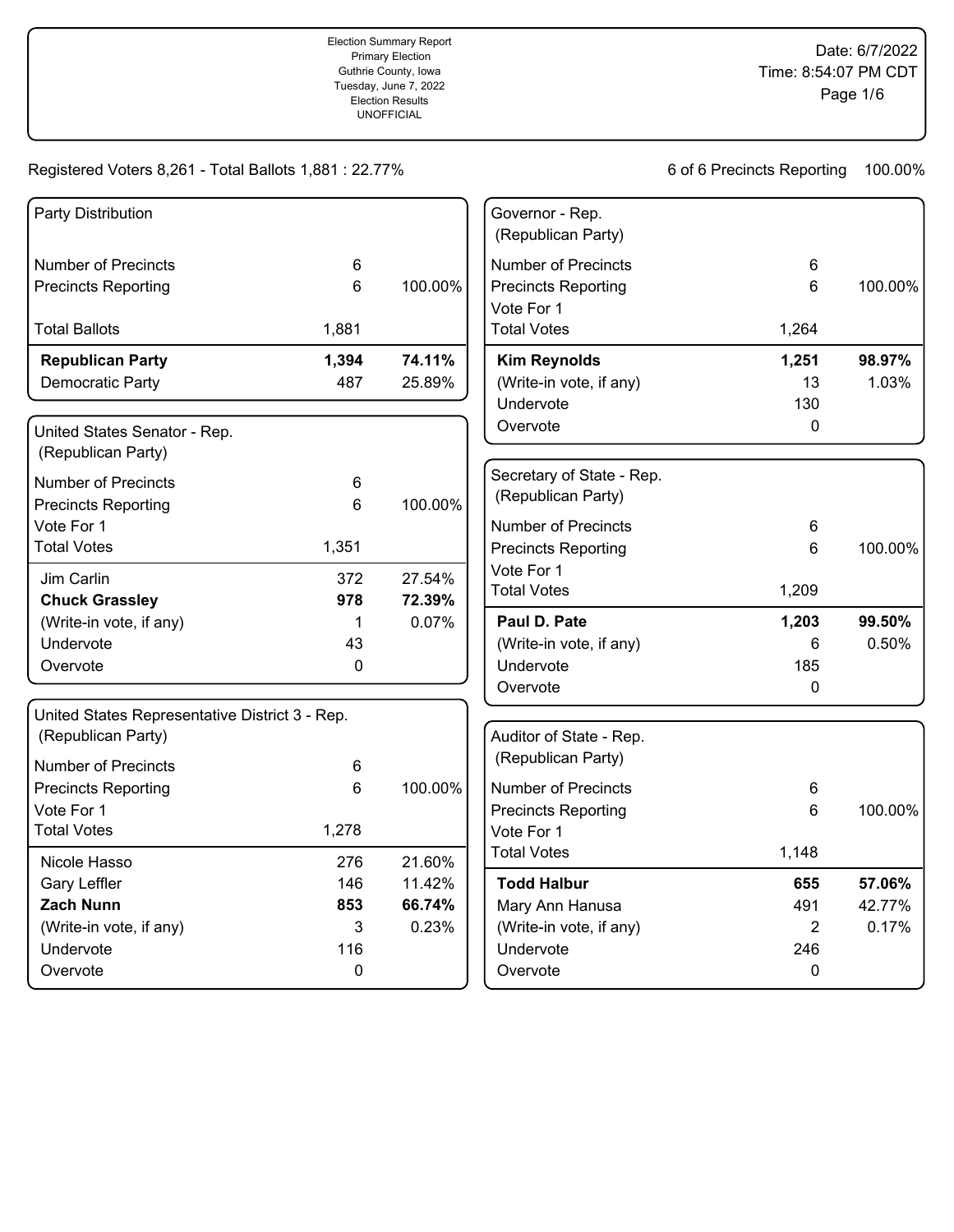| Treasurer of State - Rep.<br>(Republican Party)       |       |         | State Representative District 47 - Rep.<br>(Republican Party)       |                |         |
|-------------------------------------------------------|-------|---------|---------------------------------------------------------------------|----------------|---------|
| <b>Number of Precincts</b>                            | 6     |         | <b>Number of Precincts</b>                                          | 6              |         |
| <b>Precincts Reporting</b>                            | 6     | 100.00% | <b>Precincts Reporting</b>                                          | 6              | 100.00% |
| Vote For 1                                            |       |         | Vote For 1                                                          |                |         |
| <b>Total Votes</b>                                    | 1,115 |         | <b>Total Votes</b>                                                  | 1,108          |         |
| <b>Roby Smith</b>                                     | 1,111 | 99.64%  | <b>Carter Nordman</b>                                               | 1,106          | 99.82%  |
| (Write-in vote, if any)                               | 4     | 0.36%   | (Write-in vote, if any)                                             | 2              | 0.18%   |
| Undervote                                             | 279   |         | Undervote                                                           | 286            |         |
| Overvote                                              | 0     |         | Overvote                                                            | 0              |         |
| Secretary of Agriculture - Rep.<br>(Republican Party) |       |         | County Board of Supervisors District 1 - Rep.<br>(Republican Party) |                |         |
| <b>Number of Precincts</b>                            | 6     |         | <b>Number of Precincts</b>                                          | 2              |         |
| <b>Precincts Reporting</b>                            | 6     | 100.00% | <b>Precincts Reporting</b>                                          | $\overline{2}$ | 100.00% |
| Vote For 1                                            |       |         | Vote For 1                                                          |                |         |
| <b>Total Votes</b>                                    | 1,202 |         | <b>Total Votes</b>                                                  | 219            |         |
| <b>Mike Naig</b>                                      | 1,200 | 99.83%  | <b>Clifford Carney</b>                                              | 87             | 39.73%  |
| (Write-in vote, if any)                               | 2     | 0.17%   | Jerome J.D. Kuster                                                  | 103            | 47.03%  |
| Undervote                                             | 192   |         | Jack Lloyd                                                          | 29             | 13.24%  |
| Overvote                                              | 0     |         | (Write-in vote, if any)                                             | 0              | 0%      |
|                                                       |       |         | Undervote                                                           | 6              |         |
| Attorney General - Rep.<br>(Republican Party)         |       |         | Overvote                                                            | 0              |         |
| <b>Number of Precincts</b>                            | 6     |         | County Board of Supervisors District 2 - Rep.                       |                |         |
| <b>Precincts Reporting</b>                            | 6     | 100.00% | (Republican Party)                                                  |                |         |
| Vote For 1                                            |       |         | <b>Number of Precincts</b>                                          | 1              |         |
| <b>Total Votes</b>                                    | 1,180 |         | <b>Precincts Reporting</b>                                          | 1              | 100.00% |
|                                                       |       |         | Vote For 1                                                          |                |         |
| <b>Brenna Bird</b>                                    | 1,171 | 99.24%  | <b>Total Votes</b>                                                  | 342            |         |
| (Write-in vote, if any)                               | 9     | 0.76%   |                                                                     |                |         |
| Undervote                                             | 213   |         | <b>Clinton Deardorff</b>                                            | 120            | 35.09%  |
| Overvote                                              | 1     |         | <b>Brian Johnson</b>                                                | 222            | 64.91%  |
|                                                       |       |         | (Write-in vote, if any)                                             | 0              | 0%      |
|                                                       |       |         | Undervote                                                           | 7              |         |
|                                                       |       |         | Overvote                                                            | $\pmb{0}$      |         |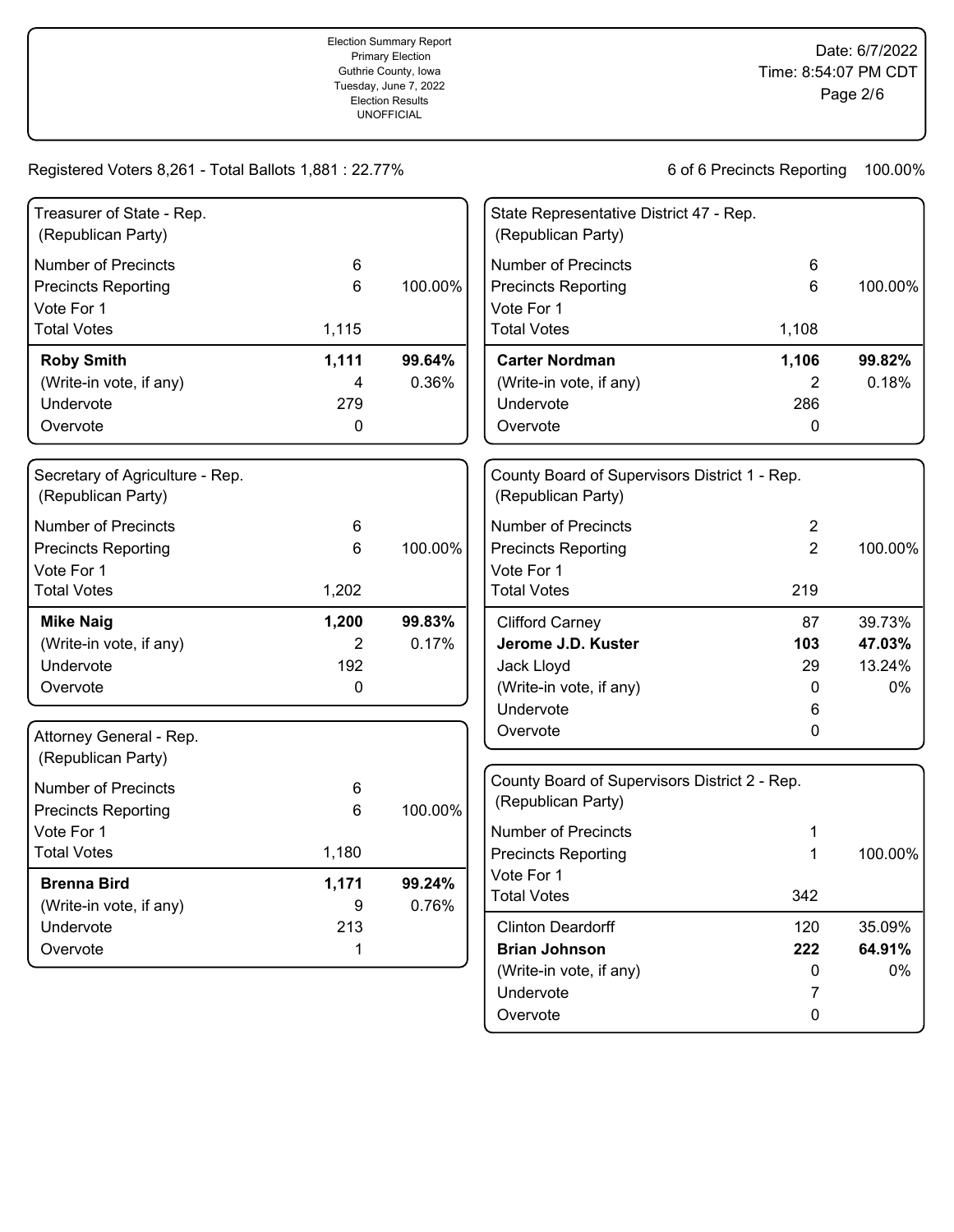| County Board of Supervisors District 3 - Rep.<br>(Republican Party) |     |         |
|---------------------------------------------------------------------|-----|---------|
| Number of Precincts                                                 | 1   |         |
| <b>Precincts Reporting</b>                                          | 1   | 100.00% |
| Vote For 1                                                          |     |         |
| <b>Total Votes</b>                                                  | 359 |         |
| <b>Maggie Armstrong</b>                                             | 290 | 80.78%  |
| William Halling                                                     | 67  | 18.66%  |
| (Write-in vote, if any)                                             | 2   | 0.56%   |
| Undervote                                                           | 15  |         |
| Overvote                                                            | 0   |         |

| County Board of Supervisors District 4 - Rep<br>(Republican Party) |     |         |
|--------------------------------------------------------------------|-----|---------|
| Number of Precincts                                                | 1   |         |
| <b>Precincts Reporting</b>                                         | 1   | 100.00% |
| Vote For 1                                                         |     |         |
| <b>Total Votes</b>                                                 | 282 |         |
| JT Herron                                                          | 93  | 32.98%  |
| <b>Steve Smith</b>                                                 | 188 | 66.67%  |
| (Write-in vote, if any)                                            | 1   | 0.35%   |
| Undervote                                                          | 4   |         |
| Overvote                                                           | U   |         |

| County Treasurer - Rep.<br>(Republican Party) |       |         |
|-----------------------------------------------|-------|---------|
| Number of Precincts                           | 6     |         |
| <b>Precincts Reporting</b>                    | 6     | 100.00% |
| Vote For 1                                    |       |         |
| <b>Total Votes</b>                            | 1,221 |         |
| <b>Brenda Campbell</b>                        | 1,214 | 99.43%  |
| (Write-in vote, if any)                       |       | 0.57%   |
| Undervote                                     | 173   |         |
| Overvote                                      | 0     |         |
|                                               |       |         |

| County Recorder - Rep.<br>(Republican Party) |       |          |
|----------------------------------------------|-------|----------|
| Number of Precincts                          | 6     |          |
| <b>Precincts Reporting</b>                   | 6     | 100.00%  |
| Vote For 1                                   |       |          |
| <b>Total Votes</b>                           | 1,202 |          |
| <b>Tristen Richard</b>                       | 1,198 | 99.67%   |
| (Write-in vote, if any)                      | 4     | $0.33\%$ |
| Undervote                                    | 192   |          |
| Overvote                                     | O     |          |
|                                              |       |          |
| County Attorney - Rep.<br>(Republican Party) |       |          |
| Number of Precincts                          | 6     |          |

| Number of Precincts        | 6     |         |
|----------------------------|-------|---------|
| <b>Precincts Reporting</b> | 6     | 100.00% |
| Vote For 1                 |       |         |
| Total Votes                | 61    |         |
| (Write-in vote, if any)    | 61    | 100.00% |
| Undervote                  | 1,333 |         |
| Overvote                   | 0     |         |
|                            |       |         |

| United States Senator - Dem.<br>(Democratic Party) |     |         |
|----------------------------------------------------|-----|---------|
| Number of Precincts                                | 6   |         |
| Precincts Reporting                                | 6   | 100.00% |
| Vote For 1                                         |     |         |
| Total Votes                                        | 481 |         |
| Abby Finkenauer                                    | 167 | 34.72%  |
| <b>Michael Franken</b>                             | 297 | 61.75%  |
| Glenn Hurst                                        | 17  | 3.53%   |
| (Write-in vote, if any)                            | 0   | $0\%$   |
| Undervote                                          | 6   |         |
| Overvote                                           | O   |         |
|                                                    |     |         |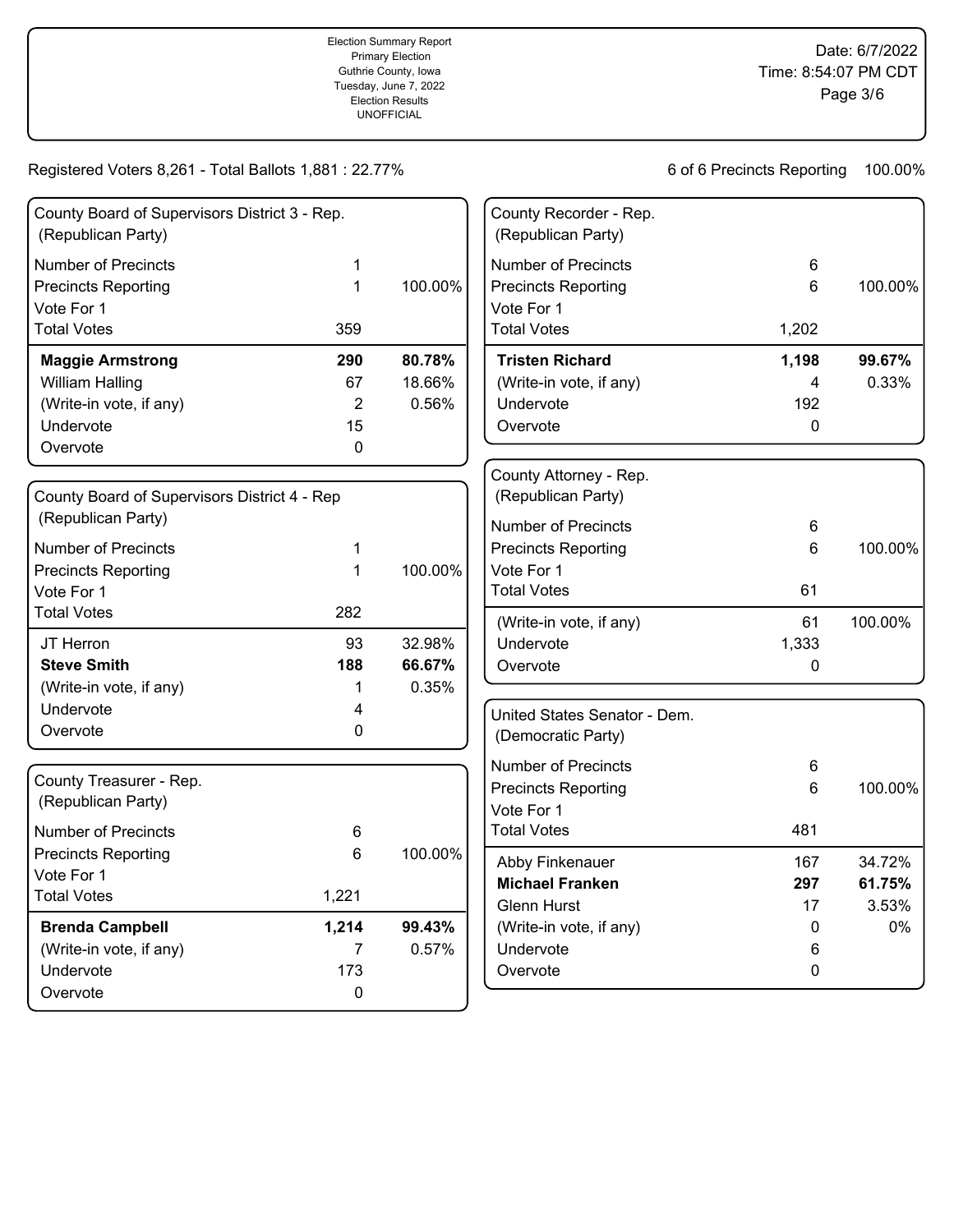| United States Representative District 3 - Dem.<br>(Democratic Party)   |             |         | Auditor of State - Dem.<br>(Democratic Party)                          |              |         |
|------------------------------------------------------------------------|-------------|---------|------------------------------------------------------------------------|--------------|---------|
| <b>Number of Precincts</b><br><b>Precincts Reporting</b><br>Vote For 1 | 6<br>6      | 100.00% | <b>Number of Precincts</b><br><b>Precincts Reporting</b><br>Vote For 1 | 6<br>6       | 100.00% |
| <b>Total Votes</b>                                                     | 464         |         | <b>Total Votes</b>                                                     | 454          |         |
| <b>Cindy Axne</b>                                                      | 464         | 100.00% | <b>Rob Sand</b>                                                        | 454          | 100.00% |
| (Write-in vote, if any)                                                | $\mathbf 0$ | 0%      | (Write-in vote, if any)                                                | $\mathbf 0$  | 0%      |
| Undervote                                                              | 23          |         | Undervote                                                              | 33           |         |
| Overvote                                                               | $\mathbf 0$ |         | Overvote                                                               | $\mathbf 0$  |         |
| Governor - Dem.<br>(Democratic Party)                                  |             |         | Treasurer of State - Dem.<br>(Democratic Party)                        |              |         |
| <b>Number of Precincts</b>                                             | 6           |         | <b>Number of Precincts</b>                                             | 6            |         |
| <b>Precincts Reporting</b>                                             | 6           | 100.00% | <b>Precincts Reporting</b>                                             | 6            | 100.00% |
| Vote For 1                                                             |             |         | Vote For 1                                                             |              |         |
| <b>Total Votes</b>                                                     | 447         |         | <b>Total Votes</b>                                                     | 455          |         |
| <b>Deidre DeJear</b>                                                   | 444         | 99.33%  | Michael L. Fitzgerald                                                  | 455          | 100.00% |
| (Write-in vote, if any)                                                | 3           | 0.67%   | (Write-in vote, if any)                                                | 0            | 0%      |
| Undervote                                                              | 40          |         | Undervote                                                              | 32           |         |
| Overvote                                                               | $\mathbf 0$ |         | Overvote                                                               | $\mathbf{0}$ |         |
| Secretary of State - Dem.<br>(Democratic Party)                        |             |         | Secretary of Agriculture - Dem.<br>(Democratic Party)                  |              |         |
| <b>Number of Precincts</b>                                             | 6           |         | <b>Number of Precincts</b>                                             | 6            |         |
| <b>Precincts Reporting</b>                                             | 6           | 100.00% | <b>Precincts Reporting</b>                                             | 6            | 100.00% |
| Vote For 1                                                             |             |         | Vote For 1                                                             |              |         |
| <b>Total Votes</b>                                                     | 411         |         | <b>Total Votes</b>                                                     | 429          |         |
| <b>Joel Miller</b>                                                     | 274         | 66.67%  | <b>John Norwood</b>                                                    | 428          | 99.77%  |
| Eric Van Lancker                                                       | 136         | 33.09%  | (Write-in vote, if any)                                                | $\mathbf 1$  | 0.23%   |
| (Write-in vote, if any)                                                | 1           | 0.24%   | Undervote                                                              | 58           |         |
| Undervote                                                              | 76          |         | Overvote                                                               | $\pmb{0}$    |         |
| Overvote                                                               | 0           |         |                                                                        |              |         |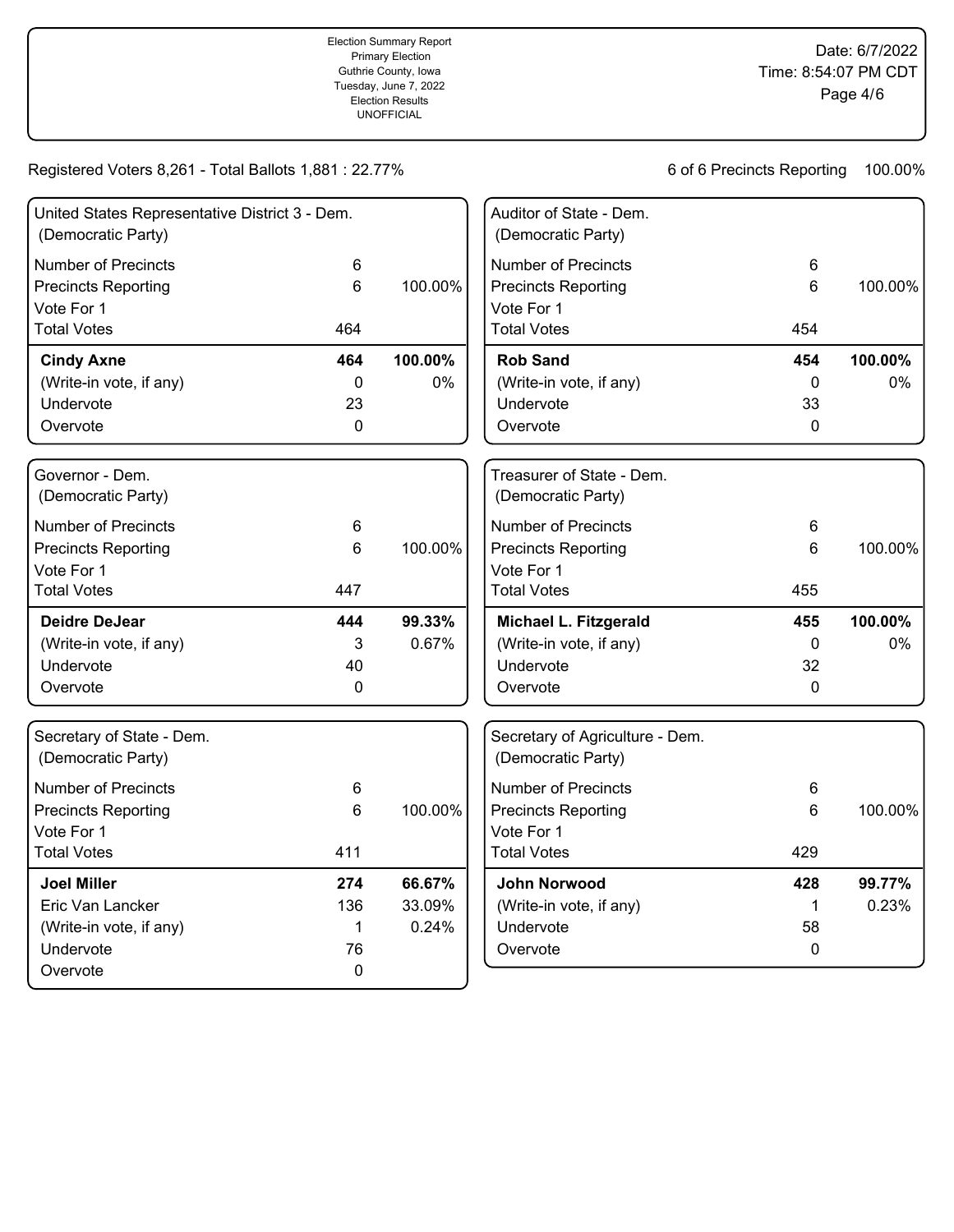| Attorney General - Dem.<br>(Democratic Party) |                |         | County Board of Supervisors District 2 - Dem.<br>(Democratic Party) |     |         |
|-----------------------------------------------|----------------|---------|---------------------------------------------------------------------|-----|---------|
| <b>Number of Precincts</b>                    | 6              |         | <b>Number of Precincts</b>                                          | 1   |         |
| <b>Precincts Reporting</b>                    | 6              | 100.00% | <b>Precincts Reporting</b>                                          | 1   | 100.00% |
| Vote For 1                                    |                |         | Vote For 1                                                          |     |         |
| <b>Total Votes</b>                            | 460            |         | <b>Total Votes</b>                                                  | 10  |         |
| <b>Tom Miller</b>                             | 459            | 99.78%  | (Write-in vote, if any)                                             | 10  | 100.00% |
| (Write-in vote, if any)                       | 1              | 0.22%   | Undervote                                                           | 78  |         |
| Undervote                                     | 27             |         | Overvote                                                            | 0   |         |
| Overvote                                      | 0              |         |                                                                     |     |         |
|                                               |                |         | County Board of Supervisors District 3 - Dem.                       |     |         |
| State Representative District 47 - Dem.       |                |         | (Democratic Party)                                                  |     |         |
| (Democratic Party)                            |                |         | <b>Number of Precincts</b>                                          | 1   |         |
| <b>Number of Precincts</b>                    | 6              |         | <b>Precincts Reporting</b>                                          | 1   | 100.00% |
| <b>Precincts Reporting</b>                    | 6              | 100.00% | Vote For 1                                                          |     |         |
| Vote For 1                                    |                |         | <b>Total Votes</b>                                                  | 116 |         |
| <b>Total Votes</b>                            | 415            |         | <b>Tom Flanery</b>                                                  | 114 | 98.28%  |
| <b>Gary Clayton Overla</b>                    | 415            | 100.00% | (Write-in vote, if any)                                             | 2   | 1.72%   |
| (Write-in vote, if any)                       | 0              | 0%      | Undervote                                                           | 6   |         |
| Undervote                                     | 72             |         | Overvote                                                            | 0   |         |
| Overvote                                      | 0              |         |                                                                     |     |         |
|                                               |                |         | County Board of Supervisors District 4 - Dem.                       |     |         |
| County Board of Supervisors District 1 - Dem. |                |         | (Democratic Party)                                                  |     |         |
| (Democratic Party)                            |                |         | <b>Number of Precincts</b>                                          | 1   |         |
| <b>Number of Precincts</b>                    | 2              |         | <b>Precincts Reporting</b>                                          | 1   | 100.00% |
| <b>Precincts Reporting</b>                    | $\overline{2}$ | 100.00% | Vote For 1                                                          |     |         |
| Vote For 1                                    |                |         | <b>Total Votes</b>                                                  | 90  |         |
| <b>Total Votes</b>                            | 77             |         | <b>Michael Herbert</b>                                              | 88  | 97.78%  |
| <b>Jacki Sloss</b>                            | 77             | 100.00% | (Write-in vote, if any)                                             | 2   | 2.22%   |
| (Write-in vote, if any)                       | 0              | 0%      | Undervote                                                           | 9   |         |
| Undervote                                     |                |         | Overvote                                                            | 0   |         |
| Overvote                                      | 0              |         |                                                                     |     |         |
|                                               |                |         | County Treasurer - Dem.                                             |     |         |
|                                               |                |         | (Democratic Party)                                                  |     |         |
|                                               |                |         | <b>Number of Precincts</b>                                          | 6   |         |
|                                               |                |         | <b>Precincts Reporting</b>                                          | 6   | 100.00% |
|                                               |                |         | Vote For 1                                                          |     |         |
|                                               |                |         | <b>Total Votes</b>                                                  | 16  |         |
|                                               |                |         | (Write-in vote, if any)                                             | 16  | 100.00% |
|                                               |                |         | Undervote                                                           | 471 |         |

Overvote 0